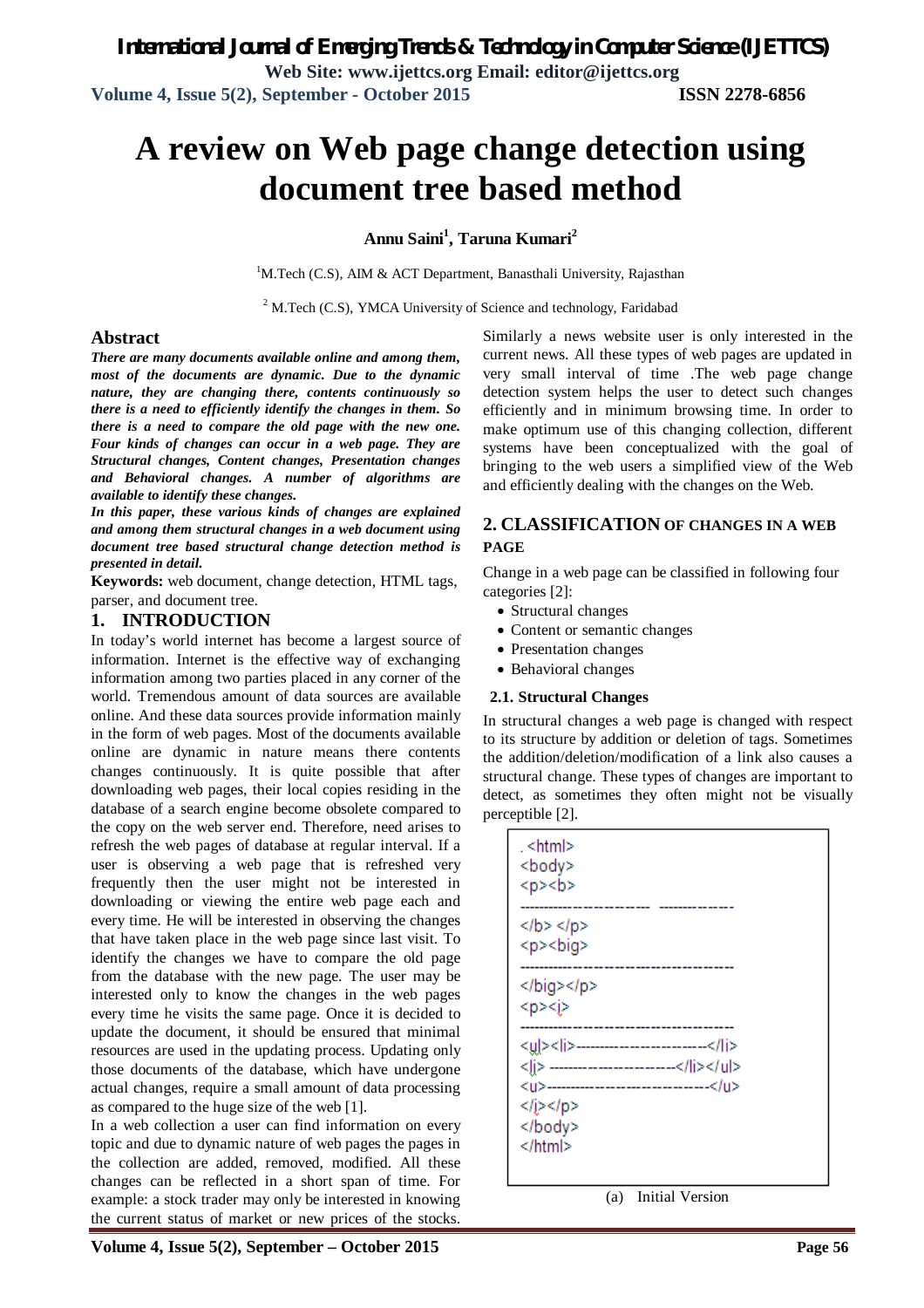# *International Journal of Emerging Trends & Technology in Computer Science (IJETTCS)*

**Web Site: www.ijettcs.org Email: editor@ijettcs.org Volume 4, Issue 5(2), September - October 2015 ISSN 2278-6856**

<html> <body>  $<$ p> $<$ b> $<$ font --------->  $<$ /font> $<$ /b> $<$ /p> <b><br/>>bia> . . . . . . . . . . . . . . . . . </big></p>  $<$ p> $<$ b>  $<$ /b> $<$ /p>  $<$ /p> </body>  $<$ /html>

(b) Changed Version

**Figure 2.1** structural change in web page

#### **2.2. Content or semantic changes**

A web page is changed with respect to its content means the content in the web page changes time to time from reader's point of view. For example: a news website changes its contents when fresh news arises [2].

```
<html> <head> <title> this is page title
</title> </head>
<body> <center>Times of India News 5-
Oct-2015</center>
<ul>
<li>Germany ready to support "Make in
India"
<li>Bulk of black money within India: Jaitley
<li>Utter Pradesh starts online registration
of hindu marriages
</ul>
</body></html>
```
<html> <head> <title> this is page title </title> </head> <body><center>Times of India News 5-Oct-2015</center> ⊲ա⊳ ⊲i>Markets rush full steam; sensex up over 500 points <li> Bulk of black money within India: Jaitley <li> Germany ready to support "Make in India".  $<$ ul>

</body></html>

 (b)Changed Version **Figure 2.2** Content changes in a web page

#### **2.1. Presentation changes**

In this category only the appearance of a web document changes and the contents remain unchanged .means by changing the HTML tags the appearance of a web page can be changed [2].

| <html><br/><body><br/><p>India-Lanka 1st Test ends in a draw </p><br/><p>Maya asked to increase Rahul's security<br/><math>&lt;</math>/p&gt;<br/><p> Ties with China not at India's expense:<br/>US<br/><math>&lt;</math>/body&gt;<br/><math>\epsilon</math>/htm<math>\vert</math>&gt;</p></p></body></html> |  |
|--------------------------------------------------------------------------------------------------------------------------------------------------------------------------------------------------------------------------------------------------------------------------------------------------------------|--|
|                                                                                                                                                                                                                                                                                                              |  |

(a) Initial Version

<html> <body> <p style="backgroundcolor:#00FF00"><u>India-Lanka 1st Test ends in a draw</u></p> <p style="background-color: rgb(255,255,0)"><u>Maya asked to increase Rahul's security</u></p> <p style="backgroundcolor:yellow"><u>Ties with China not at India's expense: US </u></p> </body> </html>

(b) Changed Version **Figure 2.3** Presentation Changes in a web page

#### **2.4Behavioral changes**

Behavioral changes refer to modifications to the active components present in a document. For example, web pages may contain scripts, applets etc as active components. When such hidden components change, the behavior of the document gets changed [2].

So, in order to make search engines up-to-date it is mandatory to detect the changes that take place in web documents. Further in this paper we will discuss the structural changes in a web document.

#### **3.METHODS TO DETECT STRUCTURAL CHANGES**

There are a number of methods to detect structural changes. Here document tree based method for the detection of structural changes in a web document [3][4][5] is discussed in detail.

#### **Document tree based structural change detection method**

This method works in two steps. In the first step document tree is generated for the downloaded web page while in the second step, level by level comparison between the trees is performed.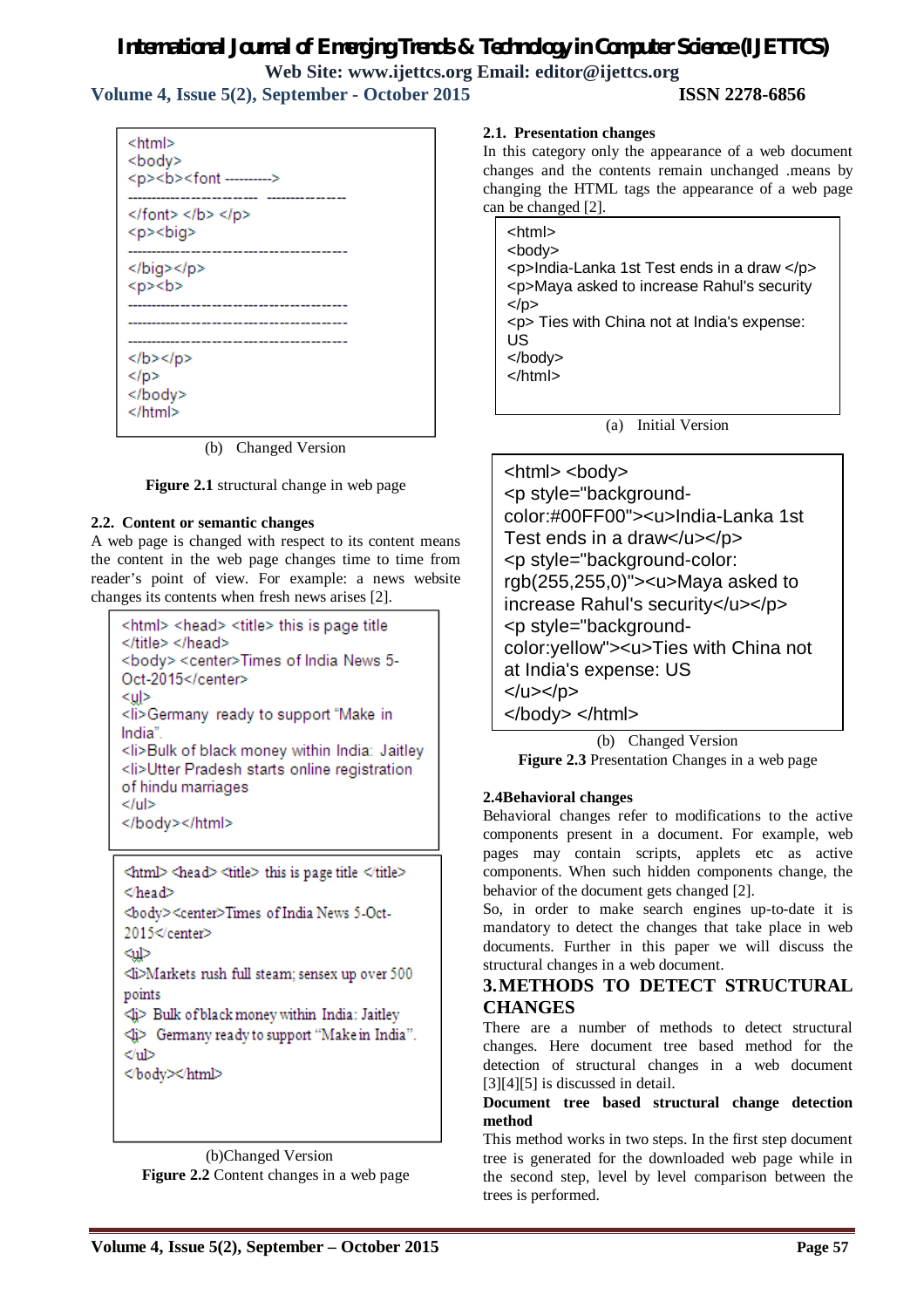# *International Journal of Emerging Trends & Technology in Computer Science (IJETTCS)* **Web Site: www.ijettcs.org Email: editor@ijettcs.org**

# **Volume 4, Issue 5(2), September - October 2015 ISSN 2278-6856**

The downloaded page is stored in the database in search/insert fashion as given below [3]:

**Step 1:** Search the downloaded document in the database. **Step 2:** If the document is found then compare both the versions of the document for structural changes using level by level comparison of their respective document tree.

**Step 3:** Else store the document in the database.

After parsing the downloaded web page, parser extracts all the tags present in it. Then tags are arranged in the order of their hierarchical relationship and finally document tree is generated with the help of tree generator. All the tags which are nested at the same level in the web page should be at the same level in document tree too. The structure of document tree contains following fields [3]-[5]:

- Tag name: This field of node structure stores the name of HTML tags.
- **Child:** This field contains information about the children of each node.
- **Level\_no:** This field contains the level number at which the nodes appear in the constructed document tree.
- **No\_of\_siblings:** This field in a node structure contains total number of nodes present at that level.

# The Anatomy of a Large-Scale **Hypertextual Web Search Engine**

Sergey Brin and Lawrence Page {sergey.page}@cs.stanford.edu Computer Science Department, Stanford University, Stanford, CA 94305

#### Abstract

In this paper, we present Google, a prototype of a large-scale search engine which makes heavy use of the structure present in hypertext. Google is designed to crawl and index the Web efficiently and produce much more satisfying search results than existing systems. The prototype with a full text and hyperlink database of at least 24 million pages is available at http://google.stanford.edu/

To engineer a search engine is a challenging task. Search engines index tens to hundreds of millions of web pages involving a comparable number of distinct terms. They answer tens of millions of queries every day. Despite the importance of large-scale search engines on the web, very little academic research has been done on them. Furthermore, due to rapid advance in technology and web proliferation, creating a web search engine today is very different from three years ago. This paper provides an indepth description of our large-scale web search engine -- the first such detailed public description we know of to date.

Apart from the problems of scaling traditional search techniques to data of this magnitude, there are new technical challenges involved with using the additional information present in hypertext to produce better search results. This paper addresses this question of how to build a practical large-scale system which can exploit the additional information present in hypertext. Also we look at the problem of how to effectively deal with uncontrolled hypertext collections where anyone can publish anything they want

Keywords: World Wide Web, Search Engines, Information Retrieval, PageRank, Google

# 1. Introduction

**Figure 3.1** Initial version of web document



**Figure 3.2** Document tree for initial version

# The Anatomy of Google

**Billy costigan and will smith** 

{billy, will}@cs.stanford.edu Computer Science Department, Stanford University, Stanford, CA 94305

Keywords: World Wide Web, Search Engines, Information Retrieval, PageRank, Google

# **Abstract**

In this paper, we present Google, a prototype of a large-scale search engine which makes heavy use of the structure present in hypertext. Google is designed to crawl and index the Web efficiently and produce much more satisfying search results than existing systems. The prototype with a full text and hyperlink database of at least 24 million pages is available at http://google.stanford.edu/

To engineer a search engine is a challenging task. Search engines index tens to hundreds of millions of web pages involving a comparable number of distinct terms. They answer tens of millions of queries every day. Despite the importance of large-scale search engines on the web, very little academic research has been done on them. Furthermore, due to rapid advance in technology and web proliferation, creating a web search engine today is very different from three years ago. This paper provides an in-depth description of our large-scale web search engine -the first such detailed public description we know of to date.

Apart from the problems of scaling traditional search techniques to data of this magnitude, there are new technical challenges involved with using the additional information present in hypertext to produce better search results. This paper addresses this question of how to build a practical large-scale system which can exploit the additional information present in hypertext. Also we look at the problem of how to effectively deal with uncontrolled hypertext collections where anyone can publish anything they want.

# 1. Introduction

**Figure 3.3** Changed version of web document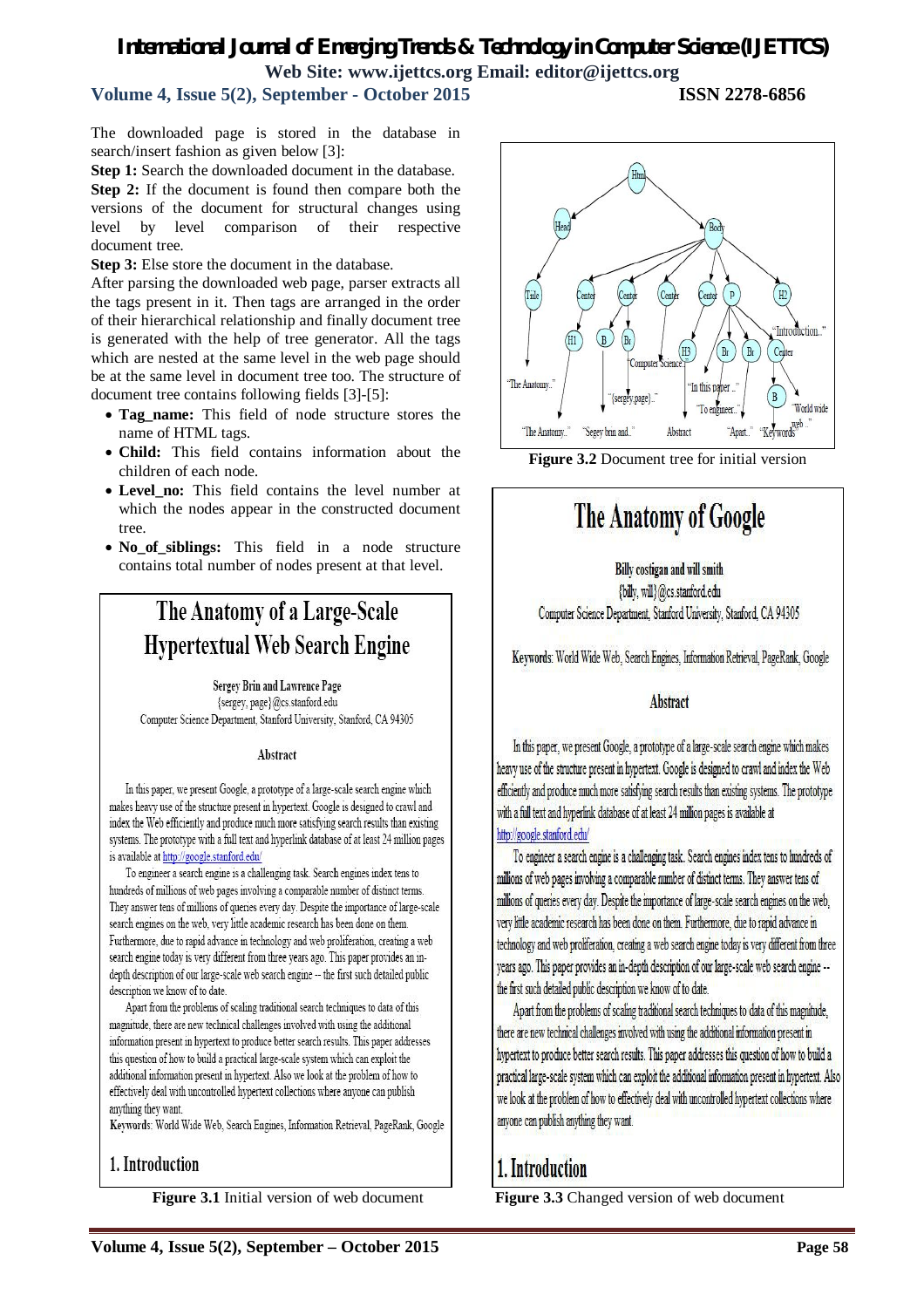# *International Journal of Emerging Trends & Technology in Computer Science (IJETTCS)* **Web Site: www.ijettcs.org Email: editor@ijettcs.org Volume 4, Issue 5(2), September - October 2015 ISSN 2278-6856**

Html **Rody** u١ "World wid "Introduction" The Anatomy. "Billy ( rords "The Anatomy... "In this paper we "Computer Science.." <sup>COMPUTE SCIENCE.</sup> Abstract present Google..."<br>**Figure 3.4** Document tree for changed version

| <html><head><title>--------------<br/></title></head><body><br/><center><h1>--------------<br/></h1></center><br/><center><b---------------<br></b---------------<br></center><br/><center>-----------------------</center><br/><center> <h3>-----------------------</h3><br/></center><br/><p>------------------------------<br/>--------<br/><br/>----------------------------------<br/><center><b---------------------< b=""><br/></b---------------------<></center></p></body></html> |
|---------------------------------------------------------------------------------------------------------------------------------------------------------------------------------------------------------------------------------------------------------------------------------------------------------------------------------------------------------------------------------------------------------------------------------------------------------------------------------------------|
| $<$ /p>                                                                                                                                                                                                                                                                                                                                                                                                                                                                                     |
|                                                                                                                                                                                                                                                                                                                                                                                                                                                                                             |



| <html><head><title>--------------<br/></title></head><body><br/><center><h1>---------------<br/></h1>/center&gt;<br/><center><b-----------------<br></b-----------------<br></center><br/><center>----------------------<br/>------<br/></center></center></body></html> |
|--------------------------------------------------------------------------------------------------------------------------------------------------------------------------------------------------------------------------------------------------------------------------|
| <center><b------------------------< b=""><br/></b------------------------<></center>                                                                                                                                                                                     |
| <center><h3>---------------</h3><br/></center>                                                                                                                                                                                                                           |
| <p>-----------------------------------</p>                                                                                                                                                                                                                               |
| <h2>----------------------------------/h2&gt;<br/></h2>                                                                                                                                                                                                                  |

**Figure 3.6** HTML tag structure of changed version

**Table 3.1**: Node wise attribute details of the initial and the modified tree using level order traversing

| <b>Attributes</b> | <b>Initial version</b>                                        | Changed                     |
|-------------------|---------------------------------------------------------------|-----------------------------|
|                   |                                                               | version                     |
| Level no          | 1, 2, 2, 3, 3, 3, 3,                                          | 1, 2, 2, 3, 3, 3,           |
|                   | 3, 3, 3, 4, 4, 4, 4,                                          | 3, 3, 3, 3, 3, 4,           |
|                   | 4.                                                            | 4, 4, 4, 4                  |
|                   | 4, 4, 5                                                       |                             |
| Tag name          | html, head, body,                                             | html, head,                 |
|                   | title, center, center,                                        | body, title,                |
|                   | center, center, p,                                            | center, center,             |
|                   | h <sub>2</sub> , h <sub>1</sub> , b, br, h <sub>3</sub> , br, | center, center,             |
|                   | br. center, b                                                 | center, p. h <sub>2</sub> , |
|                   |                                                               | h1, b, br, b, h3            |
| Child no          | $2, 1, 6, \text{null}, 1, 2,$                                 | $2, 1, 7, \text{null}, 1,$  |
|                   | null, 1, 3, null,                                             | 2. null. 1, 1.              |
|                   | null, null, null,                                             | null, null, null,           |
|                   | null, null, null, 1.                                          | null, null, null,           |
|                   | null                                                          | null                        |
| No of Siblings    | 1, 2, 2, 7, 7, 7, 7,                                          | 1, 2, 2, 8, 8, 8,           |
|                   | 7, 7, 7, 7, 7, 7, 7,                                          | 8, 8, 8, 8, 8, 5,           |
|                   | 7, 7, 7, 1                                                    | 5, 5, 5, 5                  |

#### **We can draw the following inferences on the structural changes:**

- When no sibling added/deleted at any level it means there is no structural change between two versions of the web document.
- When leaf siblings added/deleted it means there are minor changes between the two versions of the web document which may be non-noticeable sometimes.
- When siblings having children added/deleted it means major changes have occurred and these changes are used to detect the structural changes in two versions of web documents.

# **4.CONCLUSIONS**

Although the document tree based structural change detection method is efficient to detect the structural changes perfectly if the constructed tree represents the true hierarchical relationship among tags. While constructing the tree problems arises in presence of optional tags or if the tags are misaligned, it becomes difficult for document tree constructor to maintain the correct hierarchical relationship among the tags while constructing the tree. If nesting of tag structures is misaligned then it becomes very difficult to handle the situation while constructing the document tree

# **References**

- [1] S.Goel, R.R Aggarwal "An Efficient Algorithm for Web Page Change Detection "International journal of computer applications (0975 – 888) Volume 48– No.10, June 2012.
- [2] Yadav D. 2009"Design of A Novel Incremental Parallel web crawler" PhD thesis, Jaypee Institute of Information Technology University, 2009.
- [3] Available at shodhganga.inflibnet.ac.in/bitstream/10603/.../14\_cha pter%205.pdf